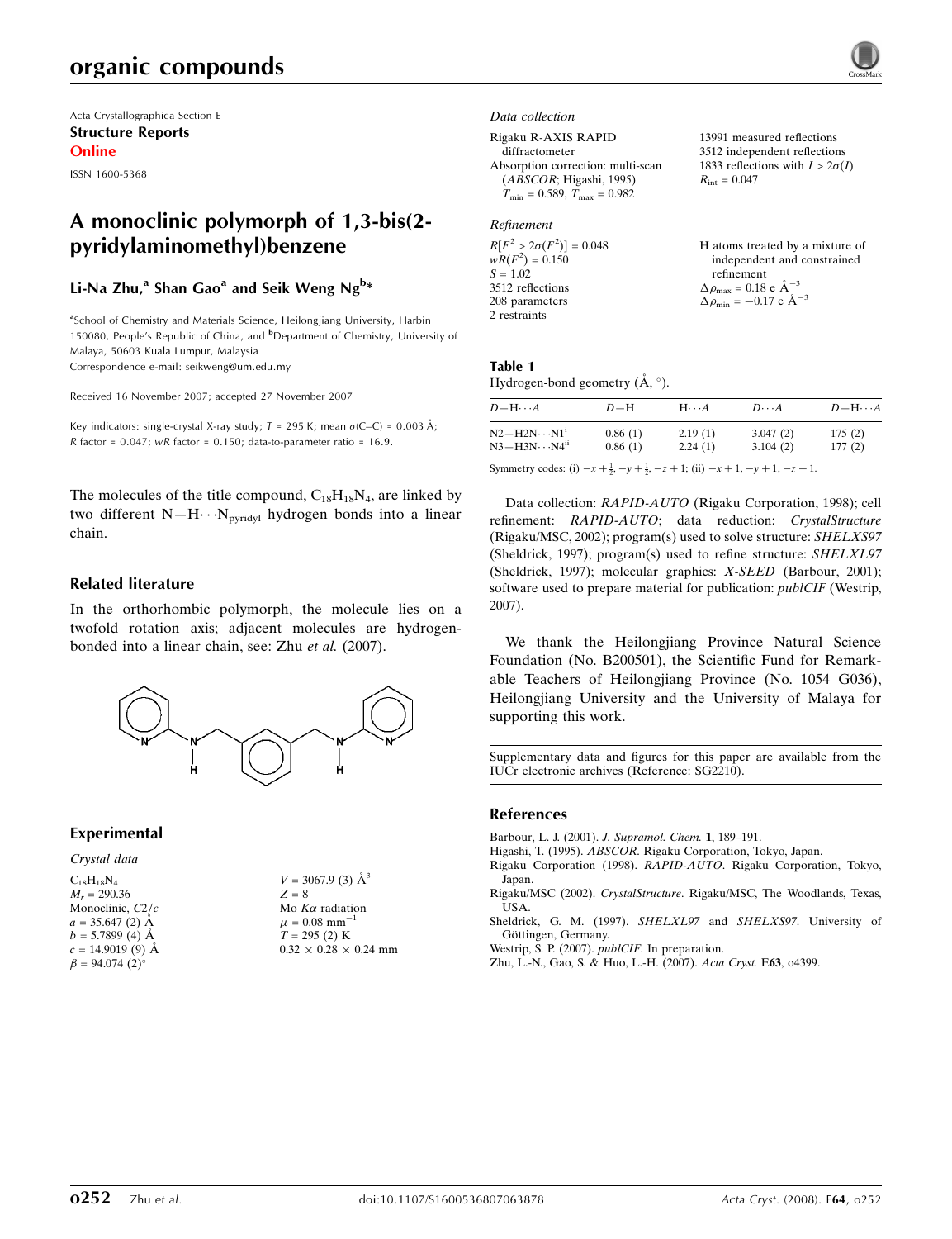# **supporting information**

*Acta Cryst.* (2008). E**64**, o252 [https://doi.org/10.1107/S1600536807063878]

# **A monoclinic polymorph of 1,3-bis(2-pyridylaminomethyl)benzene**

# **Li-Na Zhu, Shan Gao and Seik Weng Ng**

# **S1. Experimental**

The compound was synthesized as described (Zhu *et al.*, 2007), and crystals were obtained upon recrystallization from methanol.

## **S2. Refinement**

Carbon-bound H atoms were placed in calculated positions  $[C-H 0.93-0.97 \text{ Å}$  and  $U_{\text{iso}}(H) 1.25U_{\text{eq}}(C)$ , were included in the refinement in the riding-model approximation. The nitrogen-bound H atoms were located and difference Fourier map and were refined with a distance restraint of N–H 0.86±0.01 Å.



**Figure 1**

Thermal ellipsoid plot of a portion of the hydrogen-bonded structure; displacement ellipsoids are drawn at the 50% probability level, and H atoms as spheres of arbitrary radius.

# **1,3-bis(2-pyridylaminomethyl)benzene**

| Crystal data        |                                   |
|---------------------|-----------------------------------|
| $C_{18}H_{18}N_4$   | $c = 14.9019(9)$ Å                |
| $M_r = 290.36$      | $\beta$ = 94.074 (2) <sup>o</sup> |
| Monoclinic, $C2/c$  | $V = 3067.9$ (3) Å <sup>3</sup>   |
| Hall symbol: -C 2yc | $Z = 8$                           |
| $a = 35.647(2)$ Å   | $F(000) = 1232$                   |
| $b = 5.7899$ (4) Å  | $D_x = 1.257$ Mg m <sup>-3</sup>  |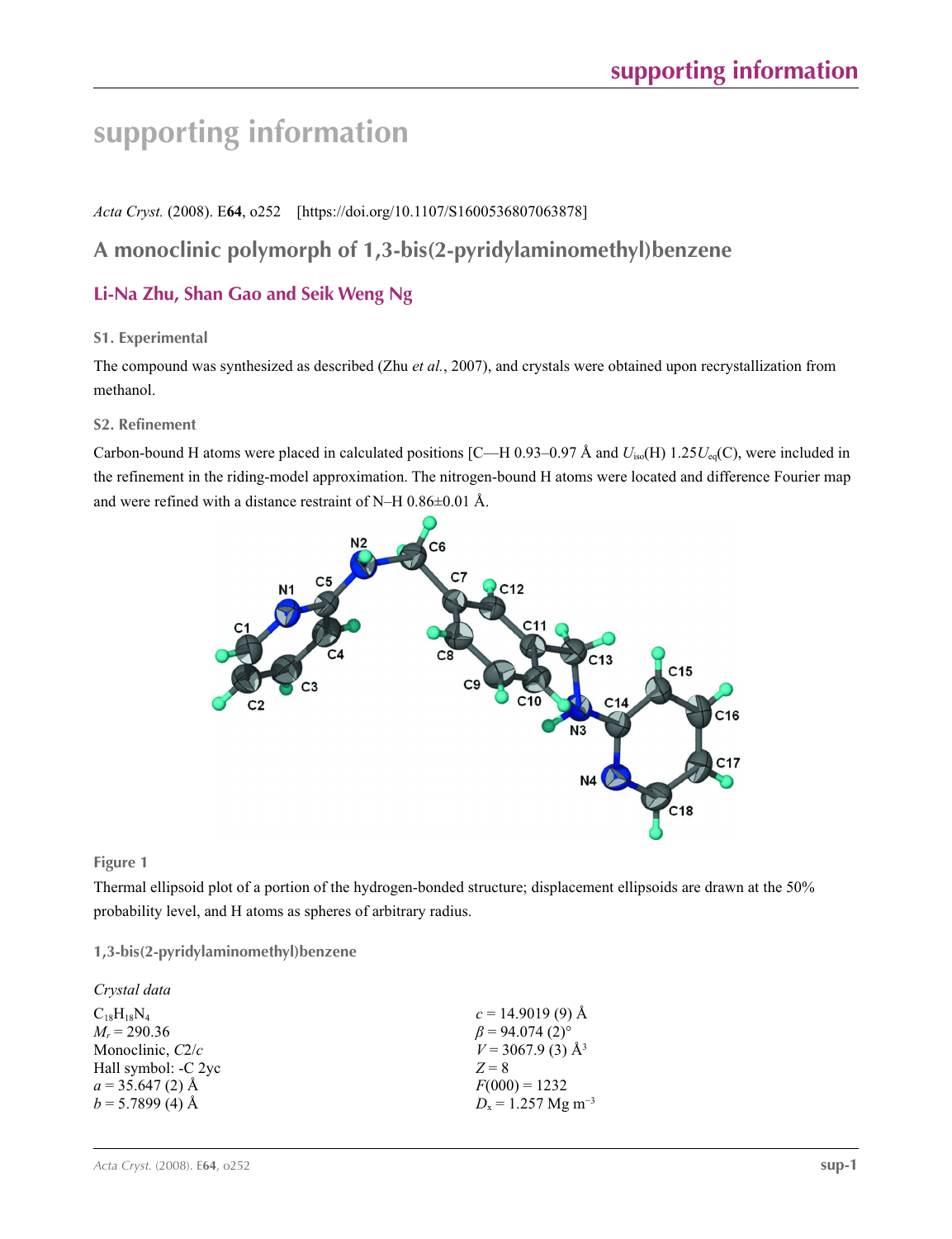Mo *Kα* radiation, *λ* = 0.71073 Å Cell parameters from 7473 reflections  $\theta = 3.0 - 27.5^{\circ}$  $\mu = 0.08$  mm<sup>-1</sup>

*Data collection*

| Data collection                                       |                                                                         |
|-------------------------------------------------------|-------------------------------------------------------------------------|
| Rigaku R-AXIS RAPID<br>diffractometer                 | 13991 measured reflections<br>3512 independent reflections              |
| Radiation source: fine-focus sealed tube              | 1833 reflections with $I > 2\sigma(I)$                                  |
| Graphite monochromator                                | $R_{\rm int} = 0.047$                                                   |
| Detector resolution: $10.000$ pixels mm <sup>-1</sup> | $\theta_{\text{max}} = 27.5^{\circ}, \theta_{\text{min}} = 3.0^{\circ}$ |
| $\omega$ -scans                                       | $h = -46 \rightarrow 46$                                                |
| Absorption correction: multi-scan                     | $k=-7 \rightarrow 7$                                                    |
| (ABSCOR; Higashi, 1995)                               | $l = -19 \rightarrow 19$                                                |
| $T_{\text{min}} = 0.589, T_{\text{max}} = 0.982$      |                                                                         |
| Refinement                                            |                                                                         |
| Refinement on $F^2$                                   | Hydrogen site location: inferred from                                   |
| Least-squares matrix: full                            | neighbouring sites                                                      |
| $R[F^2 > 2\sigma(F^2)] = 0.048$                       | H atoms treated by a mixture of independent                             |
| $wR(F^2) = 0.150$                                     | and constrained refinement                                              |
| $S = 1.02$                                            | $w = 1/[\sigma^2(F_0^2) + (0.0752P)^2]$                                 |
| 3512 reflections                                      | where $P = (F_o^2 + 2F_c^2)/3$                                          |
| 208 parameters                                        | $(\Delta/\sigma)_{\text{max}} = 0.001$                                  |
| 2 restraints                                          | $\Delta\rho_{\rm max} = 0.18$ e Å <sup>-3</sup>                         |
| Primary atom site location: structure-invariant       | $\Delta\rho_{\rm min} = -0.17$ e Å <sup>-3</sup>                        |
| direct methods                                        | Extinction correction: SHELXL,                                          |
| Secondary atom site location: difference Fourier      | $Fc^* = kFc[1+0.001xFc^2\lambda^3/sin(2\theta)]^{-1/4}$                 |
| map                                                   | Extinction coefficient: 0.0013 (5)                                      |

*T* = 295 K Prism, colorless  $0.32 \times 0.28 \times 0.24$  mm

*Fractional atomic coordinates and isotropic or equivalent isotropic displacement parameters (Å<sup>2</sup>)* 

|                  | $\boldsymbol{x}$ | $\mathcal{Y}$ | $\boldsymbol{Z}$ | $U_{\rm iso}*/U_{\rm eq}$ |  |
|------------------|------------------|---------------|------------------|---------------------------|--|
| N1               | 0.26513(4)       | 0.1786(3)     | 0.38622(11)      | 0.0551(4)                 |  |
| N2               | 0.28167(4)       | 0.5057(3)     | 0.46611(11)      | 0.0571(4)                 |  |
| H2N              | 0.2672(5)        | 0.452(3)      | 0.5052(12)       | $0.076(7)$ *              |  |
| N <sub>3</sub>   | 0.47595(4)       | 0.7010(3)     | 0.58328(13)      | 0.0615(5)                 |  |
| H3N              | 0.4725(6)        | 0.599(3)      | 0.5412(11)       | $0.080(7)$ *              |  |
| N <sub>4</sub>   | 0.53909(4)       | 0.6575(3)     | 0.56996(12)      | 0.0632(5)                 |  |
| C1               | 0.27020(6)       | 0.0330(4)     | 0.31870(14)      | 0.0648(6)                 |  |
| H1               | 0.2536           | $-0.0903$     | 0.3102           | $0.078*$                  |  |
| C <sub>2</sub>   | 0.29845(6)       | 0.0538(4)     | 0.26093(14)      | 0.0717(6)                 |  |
| H2               | 0.3009           | $-0.0517$     | 0.2146           | $0.086*$                  |  |
| C <sub>3</sub>   | 0.32289(6)       | 0.2357(4)     | 0.27402(15)      | 0.0682(6)                 |  |
| H3               | 0.3424           | 0.2542        | 0.2364           | $0.082*$                  |  |
| C4               | 0.31870(5)       | 0.3903(4)     | 0.34224(14)      | 0.0597(5)                 |  |
| H4               | 0.3352           | 0.5141        | 0.3513           | $0.072*$                  |  |
| C <sub>5</sub>   | 0.28904(5)       | 0.3579(3)     | 0.39817(12)      | 0.0491(4)                 |  |
| C <sub>6</sub>   | 0.30779(5)       | 0.6811(3)     | 0.49945(14)      | 0.0566(5)                 |  |
| H <sub>6</sub> A | 0.2950           | 0.7808        | 0.5398           | $0.068*$                  |  |
| H <sub>6</sub> B | 0.3144           | 0.7747        | 0.4490           | $0.068*$                  |  |
| C7               | 0.34377(5)       | 0.5957(3)     | 0.54853(12)      | 0.0469(4)                 |  |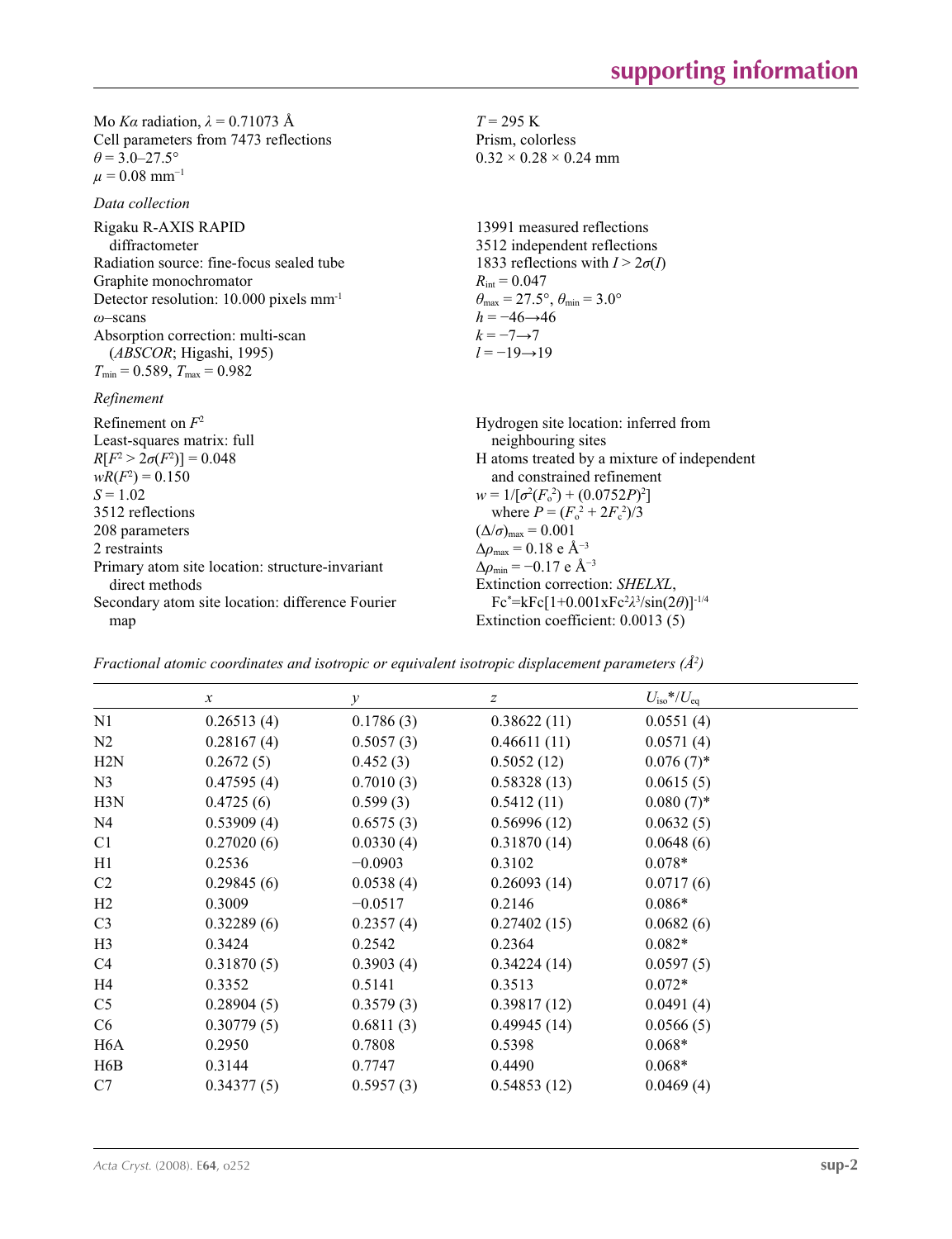| C8              | 0.34573(6) | 0.3867(3) | 0.59374(13) | 0.0566(5) |
|-----------------|------------|-----------|-------------|-----------|
| H8              | 0.3249     | 0.2898    | 0.5912      | $0.068*$  |
| C9              | 0.37829(6) | 0.3207(3) | 0.64242(15) | 0.0630(6) |
| H <sub>9</sub>  | 0.3792     | 0.1803    | 0.6728      | $0.076*$  |
| C10             | 0.40950(5) | 0.4621(3) | 0.64621(13) | 0.0601(5) |
| H10             | 0.4313     | 0.4171    | 0.6796      | $0.072*$  |
| C11             | 0.40859(5) | 0.6714(3) | 0.60048(12) | 0.0496(5) |
| C12             | 0.37567(5) | 0.7345(3) | 0.55229(12) | 0.0480(4) |
| H <sub>12</sub> | 0.3748     | 0.8741    | 0.5214      | $0.058*$  |
| C13             | 0.44274(5) | 0.8269(3) | 0.60434(15) | 0.0573(5) |
| H13A            | 0.4384     | 0.9527    | 0.5619      | $0.069*$  |
| H13B            | 0.4466     | 0.8928    | 0.6641      | $0.069*$  |
| C14             | 0.51105(5) | 0.7920(3) | 0.59598(13) | 0.0525(5) |
| C15             | 0.51840(5) | 1.0098(3) | 0.63396(13) | 0.0600(5) |
| H15             | 0.4987     | 1.1056    | 0.6482      | $0.072*$  |
| C16             | 0.55490(6) | 1.0800(4) | 0.64988(14) | 0.0664(6) |
| H <sub>16</sub> | 0.5602     | 1.2243    | 0.6751      | $0.080*$  |
| C17             | 0.58374(6) | 0.9363(4) | 0.62849(15) | 0.0667(6) |
| H17             | 0.6088     | 0.9778    | 0.6412      | $0.080*$  |
| C18             | 0.57426(6) | 0.7309(4) | 0.58794(16) | 0.0681(6) |
| H <sub>18</sub> | 0.5937     | 0.6357    | 0.5718      | $0.082*$  |
|                 |            |           |             |           |

*Atomic displacement parameters (Å2 )*

|                | $U^{11}$   | I/22       | $U^{33}$   | $U^{12}$      | $U^{13}$      | $U^{23}$      |
|----------------|------------|------------|------------|---------------|---------------|---------------|
| N1             | 0.0488(9)  | 0.0608(10) | 0.0551(10) | $-0.0034(7)$  | 0.0003(7)     | $-0.0014(8)$  |
| N2             | 0.0473(9)  | 0.0641(10) | 0.0604(10) | $-0.0077(8)$  | 0.0084(8)     | $-0.0103(9)$  |
| N <sub>3</sub> | 0.0474(9)  | 0.0637(11) | 0.0737(12) | $-0.0021(8)$  | 0.0062(8)     | $-0.0216(9)$  |
| N <sub>4</sub> | 0.0485(10) | 0.0596(10) | 0.0820(12) | $-0.0003(7)$  | 0.0071(9)     | $-0.0096(9)$  |
| C1             | 0.0689(13) | 0.0630(12) | 0.0615(12) | $-0.0010(10)$ | $-0.0031(11)$ | $-0.0067(10)$ |
| C <sub>2</sub> | 0.0773(15) | 0.0803(15) | 0.0573(13) | 0.0147(12)    | 0.0043(12)    | $-0.0080(11)$ |
| C <sub>3</sub> | 0.0612(13) | 0.0913(15) | 0.0530(12) | 0.0132(12)    | 0.0111(10)    | 0.0059(12)    |
| C <sub>4</sub> | 0.0474(11) | 0.0717(12) | 0.0603(12) | $-0.0037(9)$  | 0.0058(9)     | 0.0065(10)    |
| C <sub>5</sub> | 0.0391(9)  | 0.0574(10) | 0.0503(10) | 0.0008(8)     | $-0.0006(8)$  | 0.0036(9)     |
| C6             | 0.0507(11) | 0.0534(11) | 0.0649(12) | $-0.0010(9)$  | $-0.0013(9)$  | $-0.0014(9)$  |
| C7             | 0.0471(10) | 0.0456(10) | 0.0484(10) | 0.0008(8)     | 0.0054(8)     | $-0.0038(8)$  |
| C8             | 0.0578(12) | 0.0499(11) | 0.0628(12) | $-0.0049(9)$  | 0.0086(10)    | 0.0036(9)     |
| C9             | 0.0671(13) | 0.0556(12) | 0.0666(13) | 0.0046(10)    | 0.0052(11)    | 0.0162(10)    |
| C10            | 0.0543(12) | 0.0654(12) | 0.0600(12) | 0.0093(10)    | $-0.0009(10)$ | 0.0063(10)    |
| C11            | 0.0487(11) | 0.0519(10) | 0.0486(10) | 0.0042(8)     | 0.0065(9)     | $-0.0029(8)$  |
| C12            | 0.0507(10) | 0.0437(9)  | 0.0500(10) | 0.0027(8)     | 0.0056(8)     | 0.0009(8)     |
| C13            | 0.0468(11) | 0.0598(11) | 0.0648(12) | 0.0014(9)     | 0.0011(9)     | $-0.0083(10)$ |
| C14            | 0.0478(11) | 0.0531(11) | 0.0563(11) | $-0.0012(8)$  | 0.0014(9)     | $-0.0037(9)$  |
| C15            | 0.0580(12) | 0.0596(12) | 0.0618(12) | $-0.0011(9)$  | 0.0008(10)    | $-0.0120(10)$ |
| C16            | 0.0708(14) | 0.0676(13) | 0.0598(12) | $-0.0146(11)$ | $-0.0022(11)$ | $-0.0083(10)$ |
| C17            | 0.0519(12) | 0.0822(14) | 0.0650(13) | $-0.0120(11)$ | $-0.0034(10)$ | 0.0022(11)    |
| C18            | 0.0488(12) | 0.0708(13) | 0.0848(16) | 0.0002(10)    | 0.0050(11)    | $-0.0039(12)$ |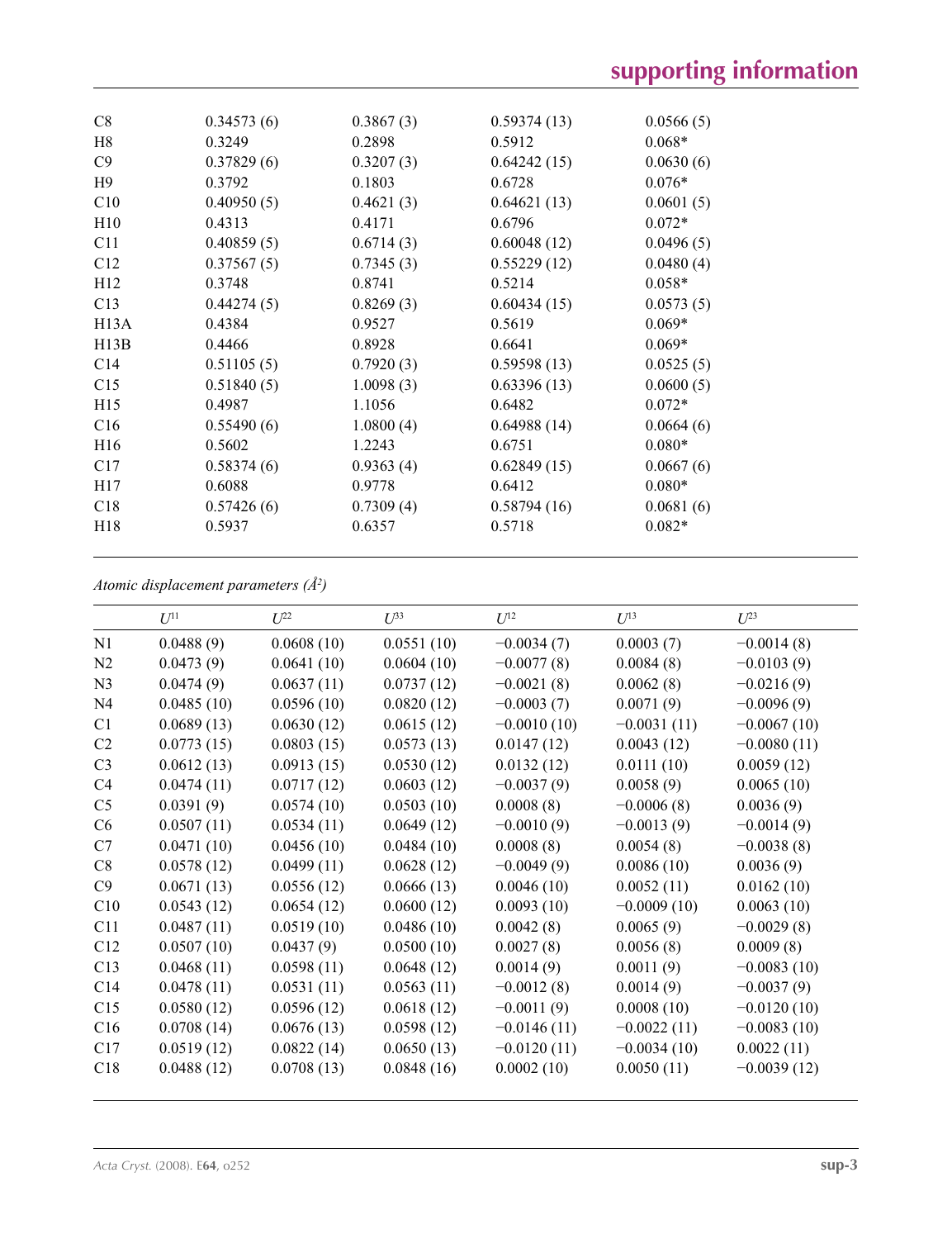*Geometric parameters (Å, º)*

| $N1 - C1$        | 1.335(2)   | $C7-C8$            | 1.384(2)   |
|------------------|------------|--------------------|------------|
| $N1 - C5$        | 1.347(2)   | $C7 - C12$         | 1.390(2)   |
| $N2-C5$          | 1.365(2)   | $C8-C9$            | 1.378(3)   |
| $N2-C6$          | 1.442(2)   | $C8 - H8$          | 0.9300     |
| $N2 - H2N$       | 0.86(1)    | $C9 - C10$         | 1.379(3)   |
| $N3 - C14$       | 1.358(2)   | $C9 - H9$          | 0.9300     |
| $N3 - C13$       | 1.444(2)   | $C10 - C11$        | 1.389(2)   |
| $N3 - H3N$       | 0.86(1)    | $C10 - H10$        | 0.9300     |
| $N4 - C18$       | 1.333(2)   | $C11 - C12$        | 1.381(3)   |
| $N4 - C14$       | 1.346(2)   | $C11 - C13$        | 1.512(2)   |
| $C1-C2$          | 1.376(3)   | $C12 - H12$        | 0.9300     |
| $Cl-H1$          | 0.9300     | $C13 - H13A$       | 0.9700     |
| $C2-C3$          | 1.372(3)   | $C13 - H13B$       | 0.9700     |
| $C2-H2$          | 0.9300     | $C14 - C15$        | 1.399(3)   |
| $C3-C4$          | 1.371(3)   | $C15 - C16$        | 1.368(3)   |
| $C3-H3$          | 0.9300     | $C15 - H15$        | 0.9300     |
| $C4 - C5$        | 1.405(2)   | $C16 - C17$        | 1.377(3)   |
| $C4 - H4$        | 0.9300     | $C16 - H16$        | 0.9300     |
| $C6 - C7$        | 1.514(3)   | $C17 - C18$        | 1.366(3)   |
| $C6 - H6A$       | 0.9700     | $C17 - H17$        | 0.9300     |
| $C6 - H6B$       | 0.9700     | $C18 - H18$        | 0.9300     |
| $Cl-M1-C5$       | 117.91(15) | $C7-C8-H8$         | 119.7      |
| $C5 - N2 - C6$   | 122.91(15) | $C8 - C9 - C10$    | 120.23(18) |
| $C5 - N2 - H2N$  | 115.5(15)  | $C8-C9-H9$         | 119.9      |
| $C6 - N2 - H2N$  | 115.1(15)  | $C10-C9-H9$        | 119.9      |
| $C14 - N3 - C13$ | 122.39(16) | $C9 - C10 - C11$   | 120.47(19) |
| $C14 - N3 - H3N$ | 116.7(14)  | $C9 - C10 - H10$   | 119.8      |
| $C13 - N3 - H3N$ | 115.2(15)  | $C11 - C10 - H10$  | 119.8      |
| $C18 - N4 - C14$ | 117.70(17) | $C12 - C11 - C10$  | 118.35(17) |
| $N1-C1-C2$       | 124.1(2)   | $C12 - C11 - C13$  | 120.98(16) |
| $N1-C1-H1$       | 118.0      | $C10-C11-C13$      | 120.67(17) |
| $C2-C1-H1$       | 118.0      | $C11 - C12 - C7$   | 122.05(16) |
| $C3-C2-C1$       | 117.6(2)   | $C11 - C12 - H12$  | 119.0      |
| $C3-C2-H2$       | 121.2      | $C7 - C12 - H12$   | 119.0      |
| $C1-C2-H2$       | 121.2      | $N3 - C13 - C11$   | 111.21(15) |
| $C4-C3-C2$       | 120.34(18) | $N3$ –C13–H13A     | 109.4      |
| $C4-C3-H3$       | 119.8      | $C11-C13-H13A$     | 109.4      |
| $C2-C3-H3$       | 119.8      | $N3 - C13 - H13B$  | 109.4      |
| $C3-C4-C5$       | 118.65(19) | $C11 - C13 - H13B$ | 109.4      |
| $C3-C4-H4$       | 120.7      | H13A-C13-H13B      | 108.0      |
| $C5-C4-H4$       | 120.7      | $N4 - C14 - N3$    | 115.54(16) |
| $N1 - C5 - N2$   | 115.33(14) | $N4 - C14 - C15$   | 121.11(17) |
| $N1-C5-C4$       | 121.35(17) | $N3 - C14 - C15$   | 123.36(16) |
| $N2 - C5 - C4$   | 123.30(17) | $C16-C15-C14$      | 119.09(18) |
| $N2-C6-C7$       | 116.16(15) | $C16-C15-H15$      | 120.5      |